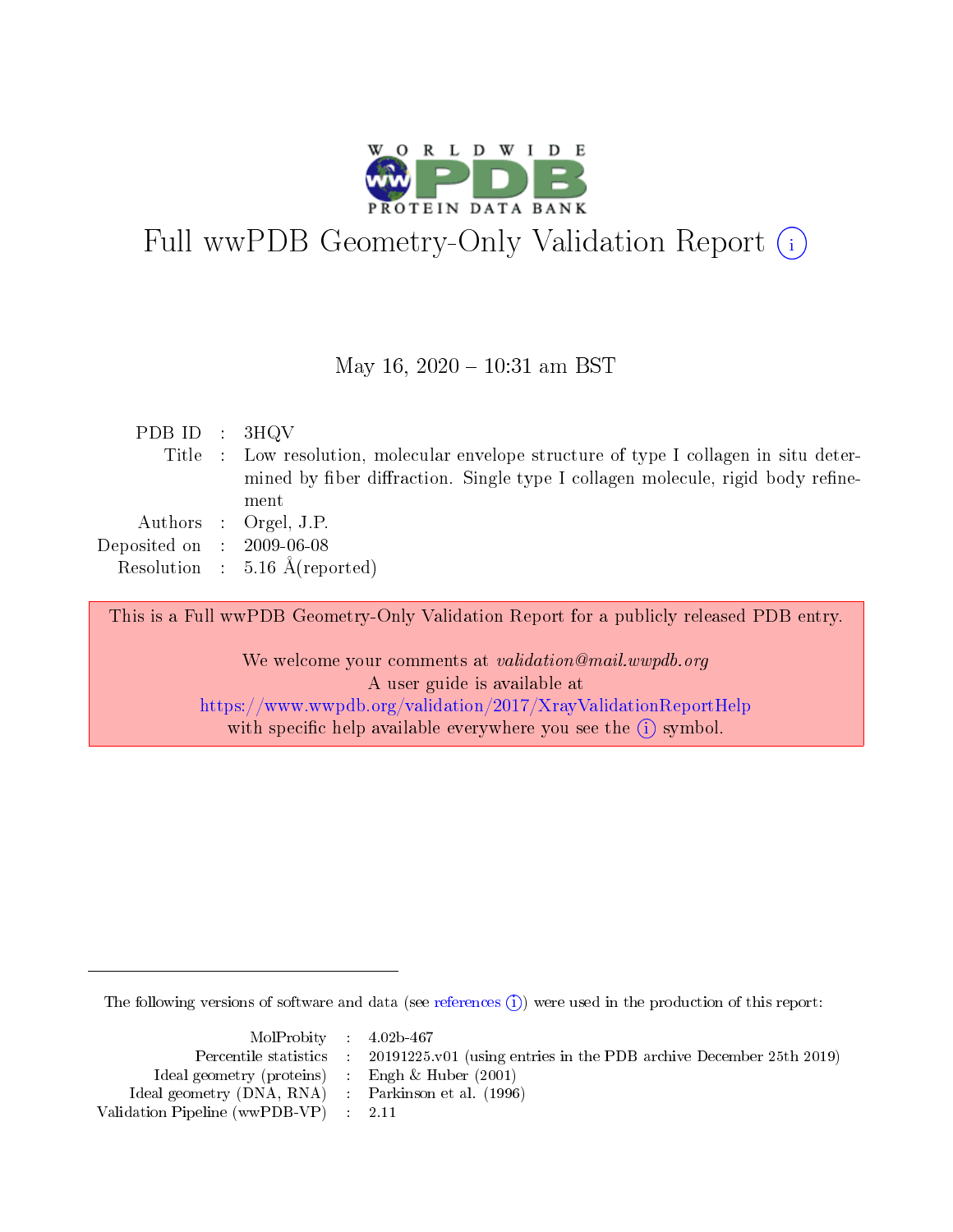## 1 [O](https://www.wwpdb.org/validation/2017/XrayValidationReportHelp#overall_quality)verall quality at a glance  $(i)$

The following experimental techniques were used to determine the structure: FIBER DIFFRACTION

The reported resolution of this entry is 5.16 Å.

Percentile scores (ranging between 0-100) for global validation metrics of the entry are shown in the following graphic. The table shows the number of entries on which the scores are based.

| Metric     |                                                               | <b>Percentile Ranks</b><br>Value                                     |  |  |
|------------|---------------------------------------------------------------|----------------------------------------------------------------------|--|--|
| Clashscore |                                                               |                                                                      |  |  |
|            | Worse                                                         | Better                                                               |  |  |
|            | Percentile relative to all X-ray structures                   |                                                                      |  |  |
|            | Percentile relative to X-ray structures of similar resolution |                                                                      |  |  |
|            | Whole archive                                                 | Similar resolution                                                   |  |  |
| Metric     | $\#\text{Entries}$                                            | $(\#\text{Entries}, \text{ resolution } \text{range}(\textup{\AA}))$ |  |  |

Clashscore 141614 1024 (6.50-3.82)

The table below summarises the geometric issues observed across the polymeric chains and their fit to the electron density. The red, orange, yellow and green segments on the lower bar indicate the fraction of residues that contain outliers for  $\geq =3$ , 2, 1 and 0 types of geometric quality criteria respectively. A grey segment represents the fraction of residues that are not modelled. The numeric value for each fraction is indicated below the corresponding segment, with a dot representing fractions  $\leq=5\%$ 

Note EDS was not executed.

|  | $\boxed{\text{Mol}}$ Chain   Length | Quality of chain |
|--|-------------------------------------|------------------|
|  | 1056                                | 100%             |
|  | 1056                                | 100%             |
|  | 1028                                | 100%             |

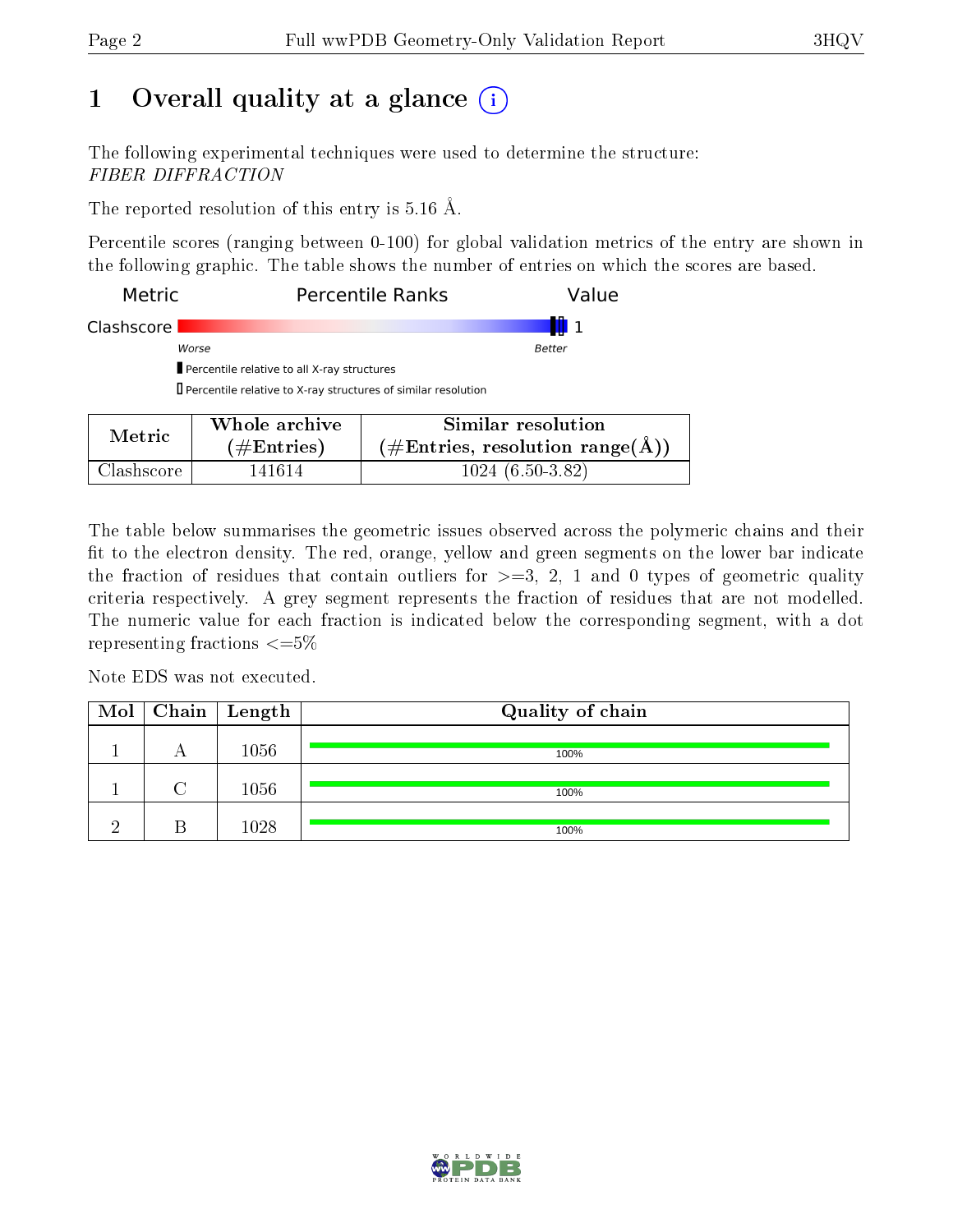# 2 Entry composition (i)

There are 2 unique types of molecules in this entry. The entry contains 3134 atoms, of which 0 are hydrogens and 0 are deuteriums.

In the tables below, the ZeroOcc column contains the number of atoms modelled with zero occupancy, the AltConf column contains the number of residues with at least one atom in alternate conformation and the Trace column contains the number of residues modelled with at most 2 atoms.

Molecule 1 is a protein called Collagen alpha-1(I) chain.

| Mol |               | $\vert$ Chain $\vert$ Residues | Atoms                                  | $ZeroOcc$   AltConf   Trace |      |
|-----|---------------|--------------------------------|----------------------------------------|-----------------------------|------|
|     |               | 1054                           | Total<br>1054<br>-1054                 |                             | 1054 |
|     | $\mathcal{C}$ | 1054                           | $\mathcal{C}$<br>Total<br>1054<br>1054 |                             | 1054 |

Molecule 2 is a protein called Collagen alpha-2(I) chain.

| $\text{Mol}$ | Chain   Residues | Atoms                     | $\text{ZeroOcc} \mid \text{AltConf} \mid \text{Trace}$ |  |
|--------------|------------------|---------------------------|--------------------------------------------------------|--|
|              | $10\,26$         | Total<br>$1026\,$<br>1026 |                                                        |  |

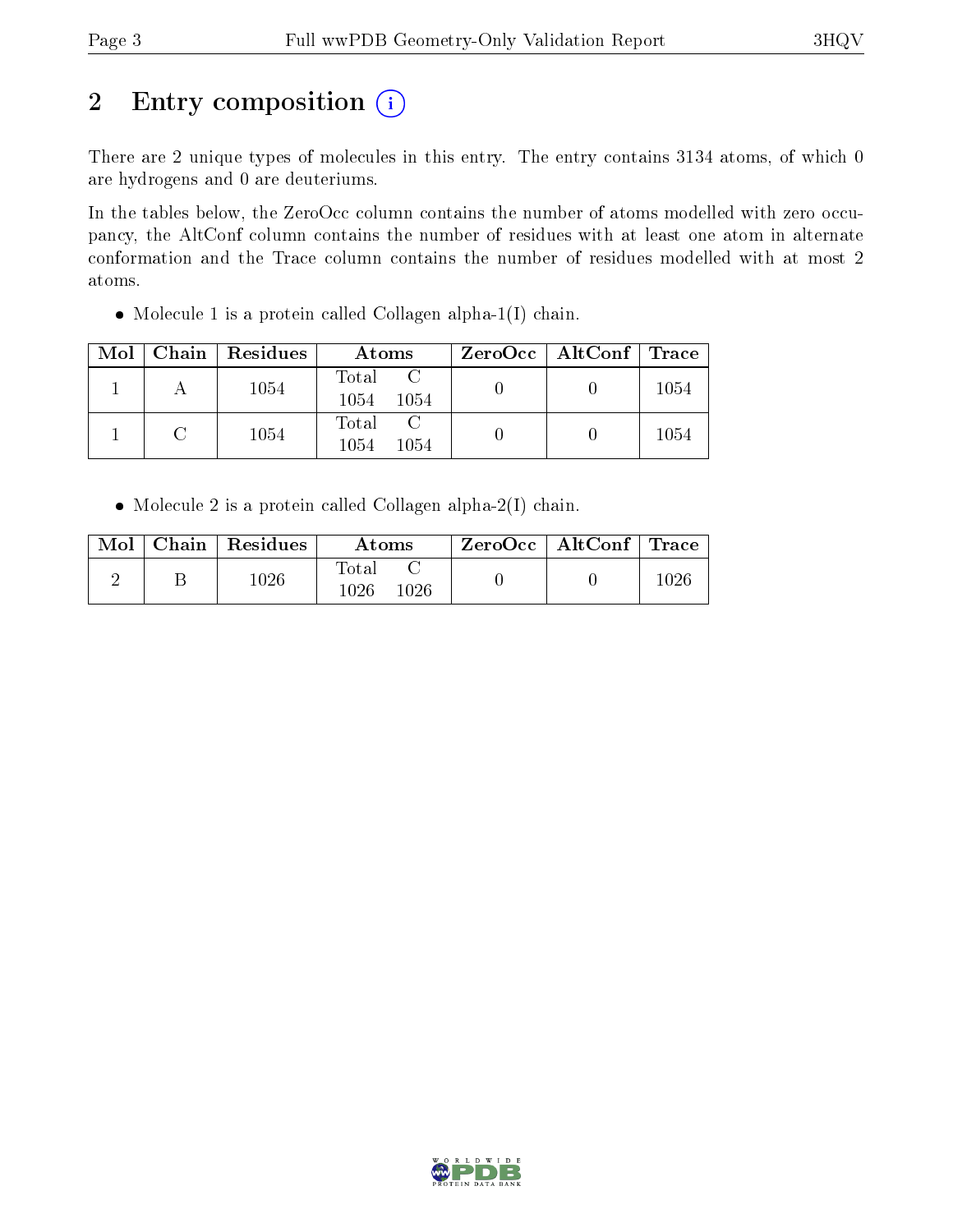ge<mark>l T<sup>83</sup>4</mark><br>Geb

G1026

## 3 Residue-property plots  $(i)$

These plots are drawn for all protein, RNA and DNA chains in the entry. The first graphic for a chain summarises the proportions of the various outlier classes displayed in the second graphic. The second graphic shows the sequence view annotated by issues in geometry. Residues are colorcoded according to the number of geometric quality criteria for which they contain at least one outlier: green  $= 0$ , yellow  $= 1$ , orange  $= 2$  and red  $= 3$  or more. Stretches of 2 or more consecutive residues without any outlier are shown as a green connector. Residues present in the sample, but not in the model, are shown in grey.

Note EDS was not executed.

• Molecule 1: Collagen alpha-1(I) chain

| Chain A:                                        | 100% |
|-------------------------------------------------|------|
| <b>BC</b>                                       |      |
| $\bullet$ Molecule 1: Collagen alpha-1(I) chain |      |
| Chain C:                                        | 100% |
|                                                 |      |
| $\bullet$ Molecule 2: Collagen alpha-2(I) chain |      |
| Chain B:                                        | 100% |
|                                                 |      |

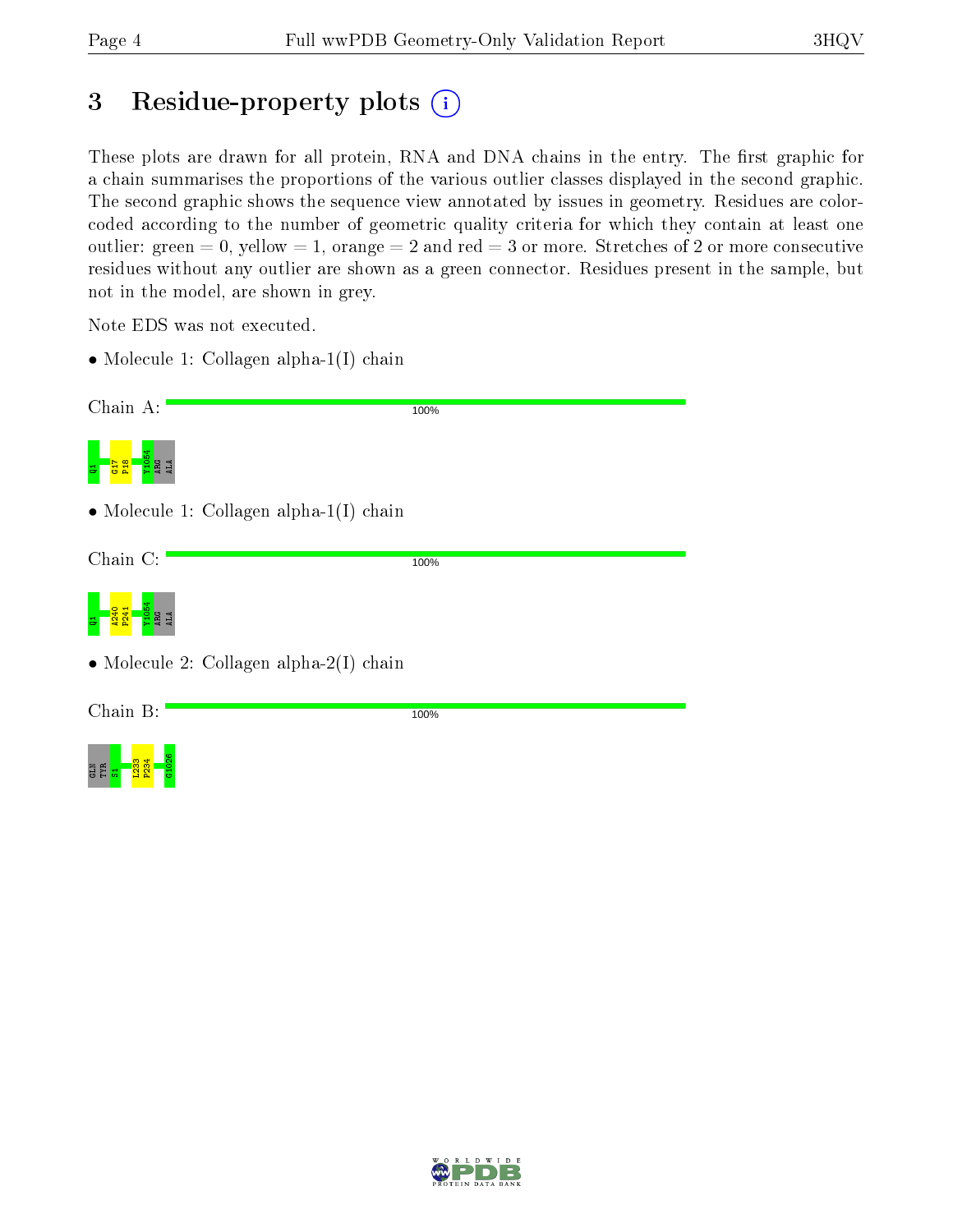# 4 Model quality (i)

## 4.1 Standard geometry (i)

Bond lengths and bond angles in the following residue types are not validated in this section: HYP, LYZ

The Z score for a bond length (or angle) is the number of standard deviations the observed value is removed from the expected value. A bond length (or angle) with  $|Z| > 5$  is considered an outlier worth inspection. RMSZ is the root-mean-square of all Z scores of the bond lengths (or angles).

There are no protein, RNA or DNA chains available to summarize Z scores of covalent bonds and angles.

There are no bond length outliers.

There are no bond angle outliers.

There are no chirality outliers.

There are no planarity outliers.

## 4.2 Too-close contacts  $\overline{()}$

In the following table, the Non-H and H(model) columns list the number of non-hydrogen atoms and hydrogen atoms in the chain respectively. The H(added) column lists the number of hydrogen atoms added and optimized by MolProbity. The Clashes column lists the number of clashes within the asymmetric unit, whereas Symm-Clashes lists symmetry related clashes.

|  |      |  | Mol   Chain   Non-H   H(model)   H(added)   Clashes   Symm-Clashes |
|--|------|--|--------------------------------------------------------------------|
|  | 1054 |  |                                                                    |
|  | 1054 |  |                                                                    |
|  | 1026 |  |                                                                    |
|  | 3134 |  |                                                                    |

The all-atom clashscore is defined as the number of clashes found per 1000 atoms (including hydrogen atoms). The all-atom clashscore for this structure is 1.

All (3) close contacts within the same asymmetric unit are listed below, sorted by their clash magnitude.

| Atom-1                                                 | Atom-2            | Interatomic<br>distance $(\AA)$ | Clash<br>overlap $(A)$ |
|--------------------------------------------------------|-------------------|---------------------------------|------------------------|
| 1:A:17:GLY:CA                                          | 1: A:18:PRO:CA    | 287                             | 0.52                   |
| $2 \cdot B \cdot 233 \cdot I \cdot E \cdot I \cdot CA$ | 2:B:234:HYP:CA    | 2.89                            | 0.51                   |
| $1 \cdot C \cdot 240 \cdot A L A \cdot C A$            | $-1$ C 241 HYP CA | 297                             | በ 43                   |

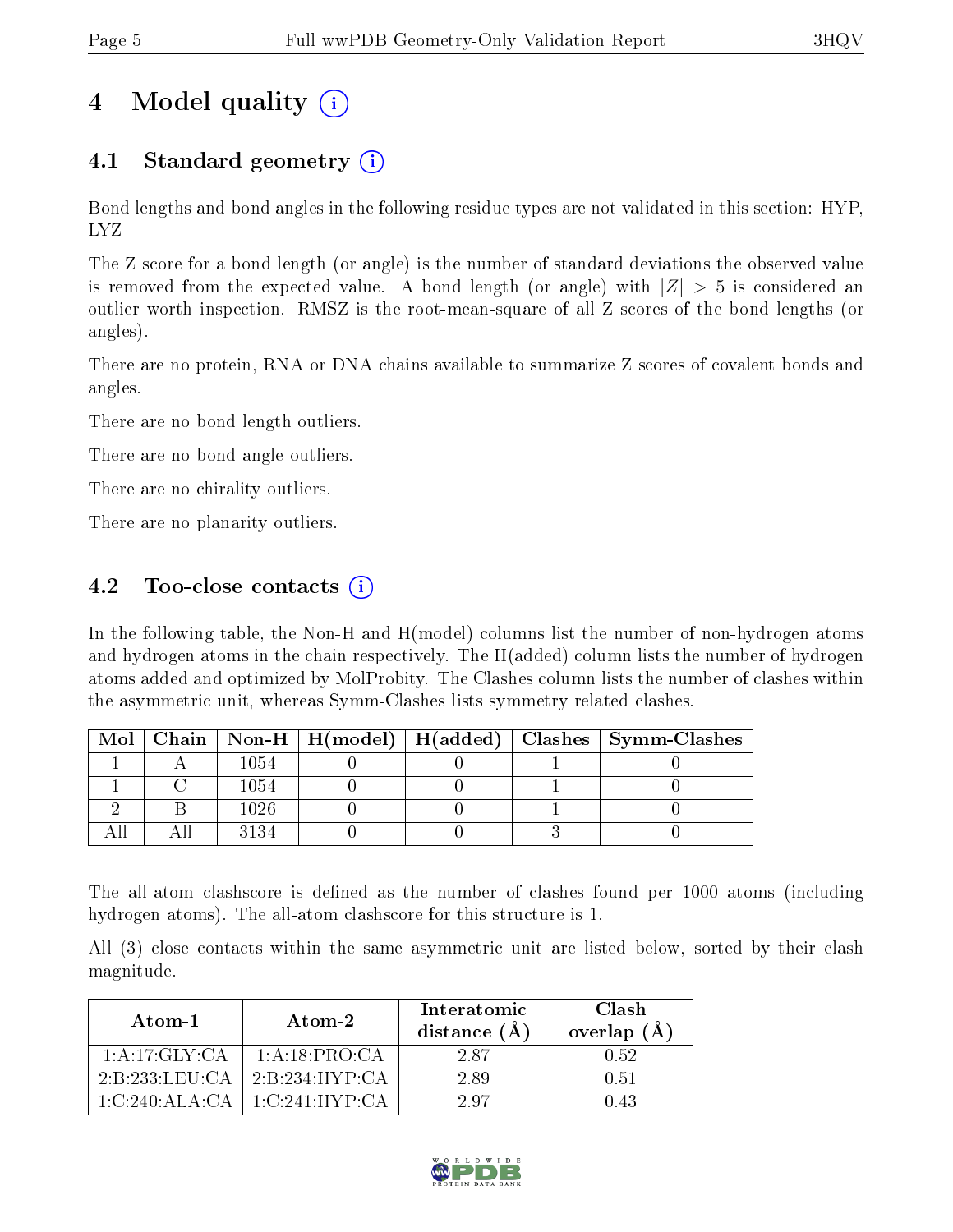There are no symmetry-related clashes.

### 4.3 Torsion angles (i)

#### 4.3.1 Protein backbone (i)

There are no protein backbone outliers to report in this entry.

#### 4.3.2 Protein sidechains  $(i)$

There are no protein residues with a non-rotameric sidechain to report in this entry.

#### 4.3.3 RNA (i)

There are no RNA molecules in this entry.

### 4.4 Non-standard residues in protein, DNA, RNA chains (i)

Of 312 non-standard protein/DNA/RNA residues modelled in this entry, 312 are modelled with single atom - leaving 0 for Mogul analysis.

There are no bond length outliers.

There are no bond angle outliers.

There are no chirality outliers.

There are no torsion outliers.

There are no ring outliers.

No monomer is involved in short contacts.

### 4.5 Carbohydrates  $(i)$

There are no carbohydrates in this entry.

## 4.6 Ligand geometry  $(i)$

There are no ligands in this entry.

### 4.7 [O](https://www.wwpdb.org/validation/2017/XrayValidationReportHelp#nonstandard_residues_and_ligands)ther polymers  $(i)$

There are no such residues in this entry.